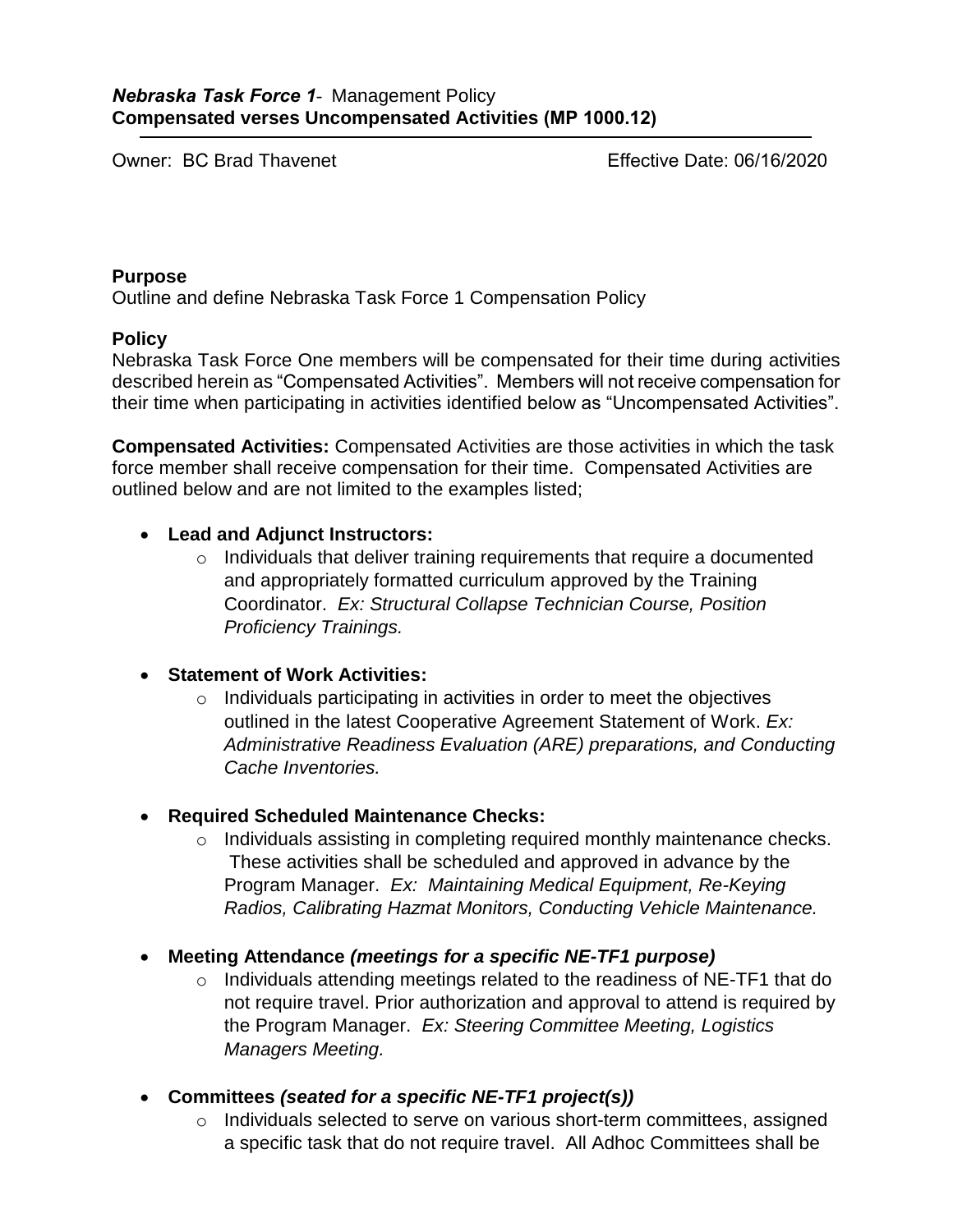Owner: BC Brad Thavenet

Effective Date: 06/16/2020

Implemented 10/17

established and members approved in advance by the Program Manager. *Ex: Prime Mover, Vehicle Replacement or Technology Committee(s), preparations for Administrative Readiness Evaluations (ARE)*

## **NE-TF1 Compensated Activity Rates**

The base pay rate according to the member's primary employer is utilized by NE-TF1 to compensate members participating in Compensated Activities unless otherwise negotiated in an individual Memorandum of Agreement or Compensation Rate Agreement. *Please refer to Management Policy MP 1000.24 NE-TF1 Personnel Compensation Policy for activation and deployment rates.* 

## **NE-TF1 Compensation Parameters**

Pay for compensated activities is based on the actual hours attending the activity. Lunch or other meal time is not compensated unless a "working lunch" has been previously authorized by the Program Manger or their designee. If an individual arrives early or stays late on their own, they only are only compensated for the duration of the actual activity unless otherwise approved by the Program Manager or their designee.

Members engaged in compensated activities are required to complete a hard copy time record in order to receive compensation. The time record is provided by NE-TF1 at time of the activity. Each day a new time record is required. Separate time records may be required for each activity, participating agency or affiliated member. Task force members are required to provide all information requested on the time record and sign the time record in order to be eligible for reimbursement.

Members engaged in compensated activities while off-duty shall be compensated as documented above under **NE-TF1 Compensated Activity Rates**. Benefits are not paid for compensated activity hours. Since benefits are based on a set number of hours per work week, any hours over that amount do not accrue any additional benefits.

Those members engaged in compensated activities while on-duty are not eligible for compensation from the task force. Staffing backfill for the duration of the actual activity plus appropriate travel time, may be charged to the program when authorized by the Program Manager, as needed to maintain staffing and contractual obligations.

## **Uncompensated Activities:**

Uncompensated Activities are those activities in which the task force member shall not receive compensation for their time. Certain back-fill provisions and workers compensation coverage do apply.

 General and Position Specific requirements, and any Proficiency training activities.